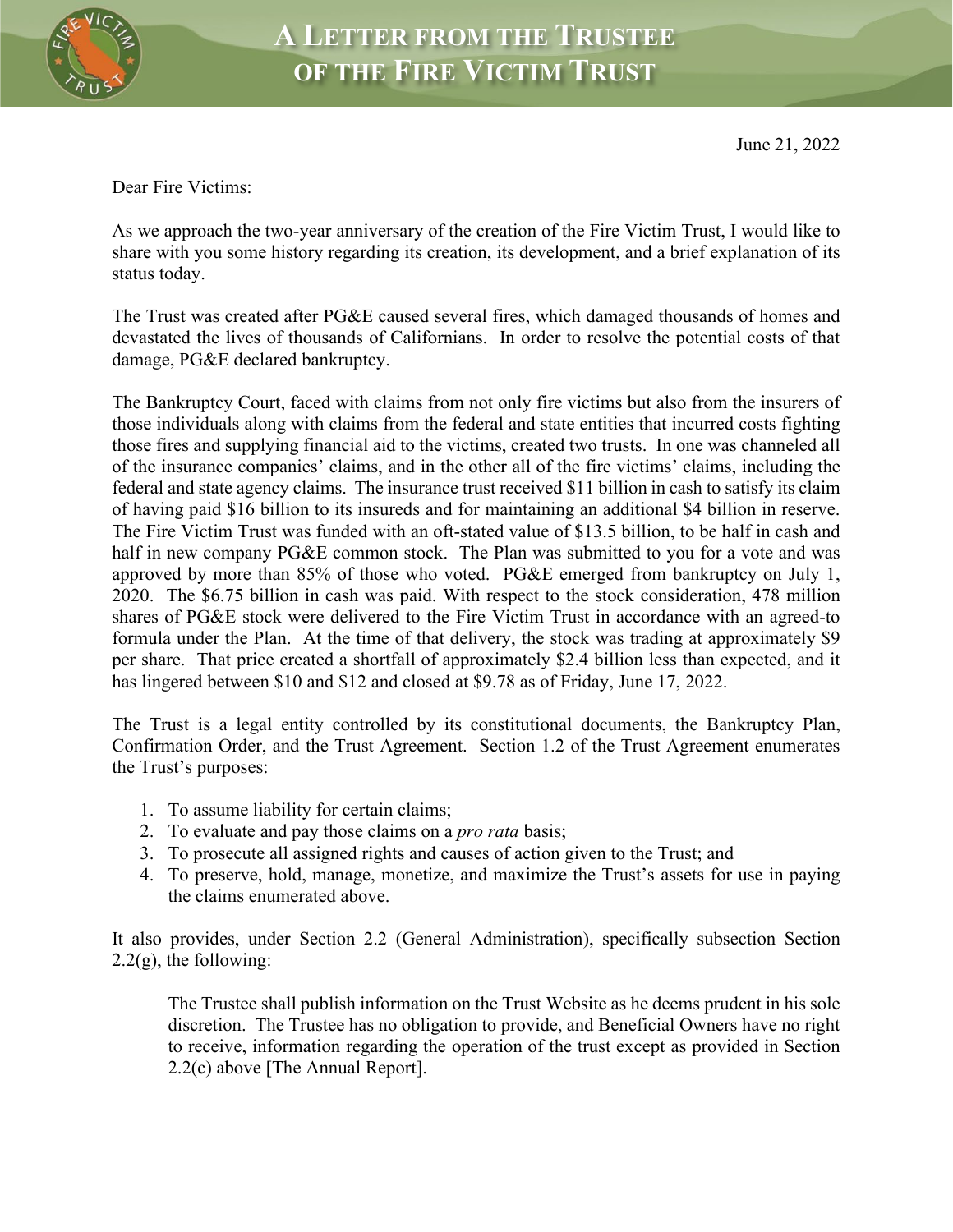In keeping with the Trust's directions, I will provide an update and practicable review of our activities for each of its stated purposes.

## **1. To evaluate and pay claims on a** *pro rata* **basis**

When PG&E emerged from bankruptcy and the Trust was created, my Claims Administrator and I were its only employees. Together we began to create a system designed to allow 70,000 fire victims to make claims. It took time to build a comprehensive technical infrastructure capable of receiving, reviewing, and valuing the 250,000 unique claims asserted by those fire victims. To date, among others, we have received over 19,000 personal injury claims, over 400 death claims, in excess of 100,000 emotional distress claims, over 20,000 claims for loss of income, and over 38,000 real and personal property claims, which include the value of loss of vegetation and the cost of tree replacement.

We immediately hired the claims processing firm BrownGreer, who over time has dedicated more than 500 employees to the task of receiving, reviewing, and valuing these claims. We first had to create the electronic form to be used by all victims for their submissions. We began accepting claim forms in mid-August 2020. However, the vast majority of claims were not submitted or received until late 2020 and early 2021. In March 2021, we established values regarding the damage claims, *i.e.*, the reasonable cost of rebuilding in different areas, the range of values of lost trees, the appropriate considerations in determining the value of an emotional distress claim. We further determined to value each claim individually rather than having a schedule of values. We began to issue Determination Notices, which informed the Claimants what the value of their claims were. Because of the uncertainty regarding the number and value of outstanding claims and the unknown value of the stock, our economic advisors recommended an initial *pro rata* payment of 30% of the value determined. In the fifteen months since March 2021, we have issued approximately 30,000 Determination Notices on claim forms comprised of over 150,000 individual claims. The aggregate awards to victims total almost \$10 billion. Since we now know more about the potential value of outstanding claims, our economists' expectations have allowed us to increase the *pro rata* percentage to 45%, which means that we have now authorized payments to victims totaling \$4.5 billion.

Additionally, early on we recognized there were many victims in dire circumstances who needed relief more quickly than the claims process could provide. We then created the Preliminary Payment program. It requires a victim to merely identify themselves as a victim and prove that they have an eligible claim pending. The payment acted as an advance on their ultimate award. To date, 34,000 victims have received almost \$900 million in advanced payments.

As of this writing, we have issued Determination Notices on nearly 70% of all claim forms. Each claim has been touched, and a portion of the remaining claims need additional information and proof.

## **2. To prosecute all assigned rights and causes of action given to the Trust**

In addition to cash and stock, the Trust was also given the rights PG&E had to prosecute certain lawsuits in order to increase the corpus available to pay claims. Suits against entities who had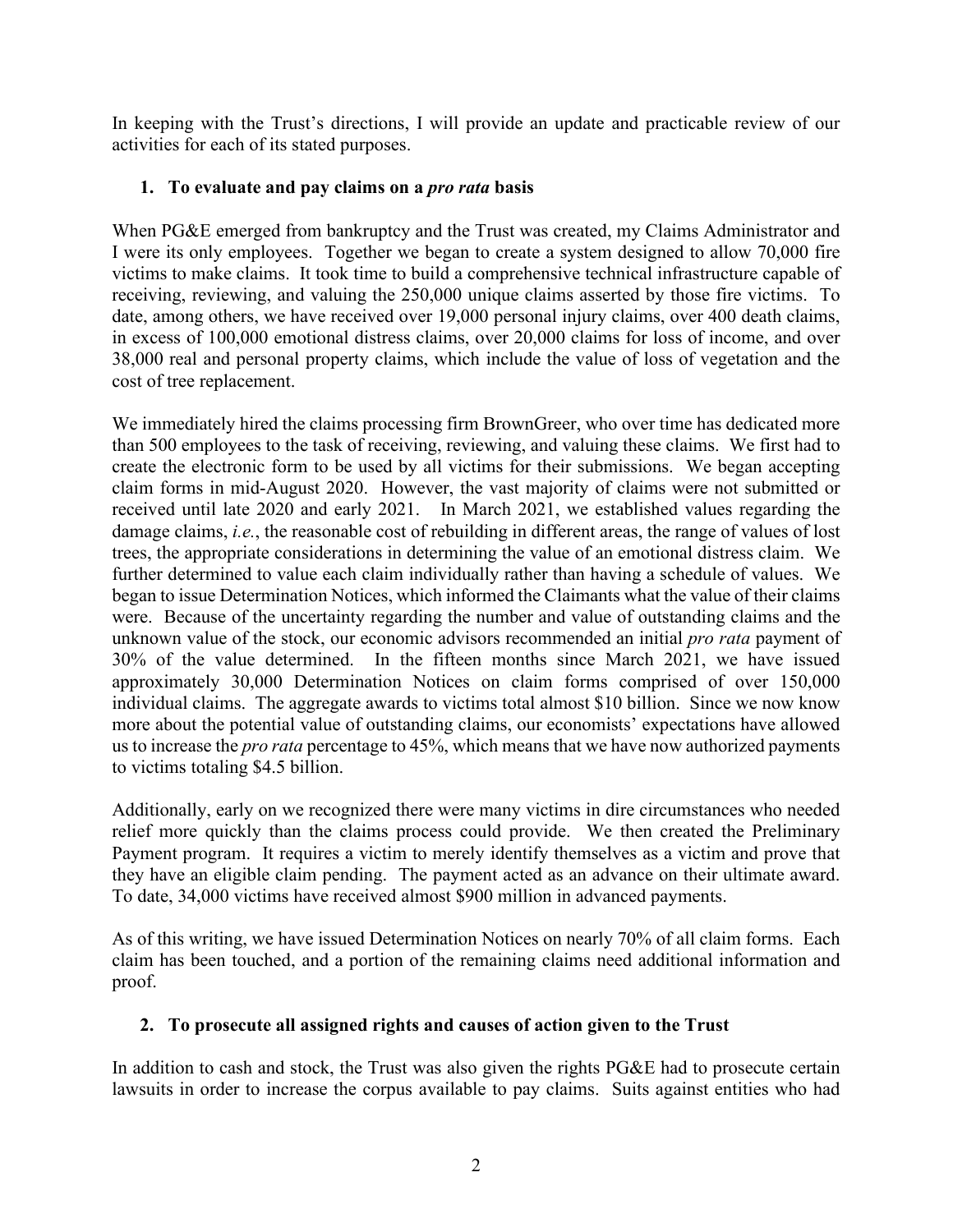contracted with PG&E to perform vegetation management have been filed regarding different Fires. Those cases have now been consolidated into a master case that is actively proceeding. The lawyers prosecuting those cases on behalf of the Trust were retained pursuant to an open and public request for proposal and interview process. They will be paid only from any recovery they achieve for the Trust, so no Trust money is used to pursue these claims.

Other potential claims against large institutional third parties were assigned but with little information regarding their viability. Two law firms were hired, again after a request for proposal process, to explore and discover the potential of each and to estimate the potential cost of litigation to the Trust. They have concluded their review and have provided the Trust with legal advice as to the prosecution of claims. Any further public disclosure may be harmful to the Trust, in that it may provide information to potential defendants.

A third lawsuit against the former PG&E directors and officers is also being prosecuted. The case is hotly contested with much discovery and motion practice by the defense. The potential recovery against the defendants is limited to PG&E's available insurance policy limits.

## **3. To preserve, hold, manage, monetize, and maximize the Trust's assets**

With regard to monetization, the Trust has hired Morgan Stanley to handle its cash assets with investments in Trust-required governmental instruments. We also have employed Morgan Stanley to handle two separate sales of stock, one in January 2022 of 40 million shares and another in April 2022 of 60 million shares, for a net recovery of \$1.2 billion. The Trust still owns 377 million shares of PG&E stock, and we confer regularly with our financial advisors as to its status.

When the Trust was created and vested with the shares of PG&E, the stock was valued at approximately \$9. While the Trust was mandated to monetize (sell) the stock, there was no provision protecting the Trust from the imposition of a capital gain tax on any profit above that \$9 price. The U.S. and California capital gains tax rate are combined in excess of 40%. The Trust's lawyers, Brown Rudnick, worked tirelessly to solve this dilemma. After a detailed and technical IRS process, the Trust was able to benefit from a private letter ruling from the IRS that effectively removed all capital gain tax issues. This enhanced the Trust's assets by avoiding a tax on the prior sales that would have cost in excess of \$100 million in taxes.

Brown Rudnick also was charged with the responsibility of representing the Trust in a case where certain claimants challenged the insurance deduction provision in the Trust Agreement. The claimants sought the right to abandon all reasonable efforts to recover from their insurance carriers and, instead, recover funds from the Trust that would otherwise be paid to other fire victims. The potential harm to fire victims and the workings of the Trust was readily apparent. Brown Rudnick prevailed both at the trial court level and more recently was victorious on appeal before the Ninth Circuit. If lost, the case would have dramatically changed the operation of the Trust and adversely affected the claims process.

We also are trying to maximize our Trust assets by engaging with the State of California for some type of loan, or other instrument, which allows us to complete and increase our *pro rata* payments without having to sell more shares into a down market. I think it is not appropriate to go into more